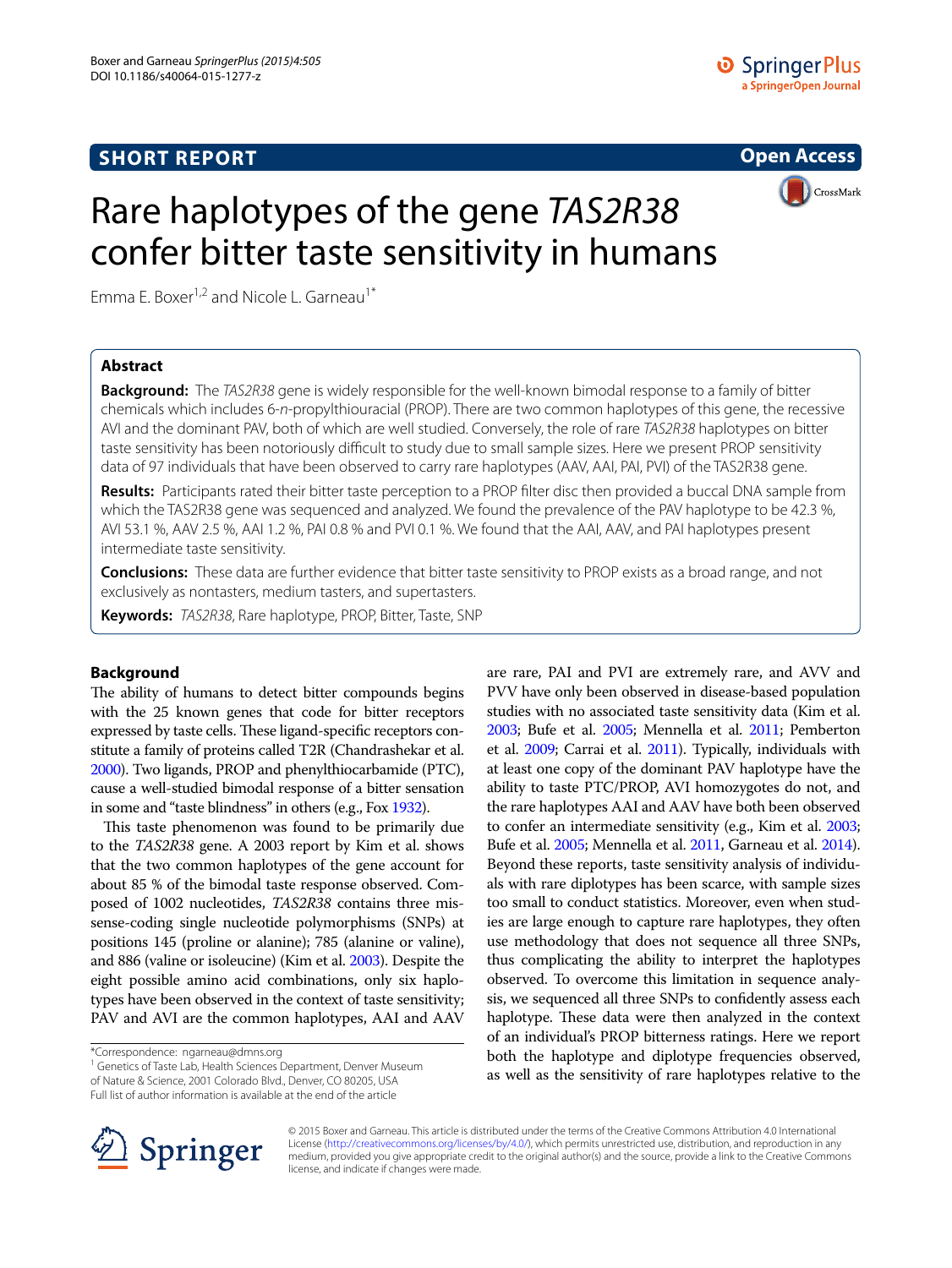common ones. As *TAS2R38* has been reported to contribute to nutritional choices (Duffy et al. [2010](#page-3-8); Sandell et al. [2014;](#page-3-9) Hoppu et al. [2015](#page-3-10)), BMI (Tepper et al. [2014\)](#page-3-11), cigarette and alcohol consumption (Keller et al. [2013](#page-3-12); Hayes and Pickering [2012\)](#page-3-13) and immunity (Lee et al. [2012\)](#page-3-14), the data presented further advance the conversation on the role that rare haplotypes may be playing in not only taste, but in these important areas of human health.

# **Methods**

# **Participants**

Data from 1156 participants (age range of 18–93, 61 % female) were previously collected as part of a population study in the Genetics of Taste Lab at the Denver Museum of Nature & Science (Museum). Briefly, the citizen scientists in the original study facilitated data collection from a convenience sample of Museum guests, including buccal swabbing for DNA extraction and analysis, and standardized taste sensitivity ratings to a 0.453 M PROP filter disk (Garneau et al. [2014](#page-3-7)). The taste test was scored through trained use of a general Labeled Magnitude Scale (Green et al. [1996\)](#page-3-15). The experiment took place in a sensory lab, and participants gave written informed consent as well as volunteered their time. All procedures were approved by the Western Institutional Review Board (Study No. 1109386, Protocol No. 2009 1028).

# *TAS2R38* **SNP analysis and haplotype determination**

Participant DNA was extracted from the buccal swabs. The 1002 nucleotide (nt) *TAS2R38* gene was amplified from nt 94 through nt 925 using PCR primers (Forward ACCAATGCCTTCGTTTTCTTGGTGA, Reverse TCA-CAGCTCTCCTCAACTTGGCA, Invitrogen). Sanger sequencing using the forward primer (High Throughput Genomics Center, Seattle, WA, USA, [http://www.htseq.](http://www.htseq.org) [org](http://www.htseq.org)) was conducted and the results were analyzed at the Museum using the software program Geneious. The forward read allowed for analysis of SNPs at positions 145 and 785. From this first assessment we could determine all samples that were AVI/AVI, PAV/AVI and PAV/PAV carriers. The remaining samples contained possible rare haplotypes. These were sequenced using both the forward and reverse primers, creating two reads that together fully captured all three SNPs. This analysis revealed 97 of our 1156 participants to be a carrier of a rare haplotype.

# **Statistical analysis**

Haplotype phase was resolved using the haplo.score package in R version 3.1.3. To normalize the taste sensitivity data, we transformed each raw PROP score using the log base 10. These normalized PROP score data were analyzed by one-way analysis of variance (ANOVA) and Tukey's post hoc test to determine the differences in

PROP ratings between all observed *TAS2R38* diplotypes. Analyses were performed using SYSTAT 13.

# **Results**

PVI/PAV

## **Diplotype frequencies**

The frequencies of each observed diplotype and haplotype are shown in Table [1.](#page-1-0)

<span id="page-1-0"></span>

|      | Table 1 a TAS2R38 haplotype, b diplotype and c frequen- |
|------|---------------------------------------------------------|
|      | cies and diplotype comparisons (ANOVA and Tukey's Post  |
| Hoc) |                                                         |

|             | n                                         |         | Frequency (%) |
|-------------|-------------------------------------------|---------|---------------|
| a Haplotype |                                           |         |               |
| AVI         | 1227                                      |         | 53.1          |
| PAV         | 978                                       |         | 42.3          |
| AAV         | 59                                        |         | 2.5           |
| AAI         | 28                                        |         | 1.2           |
| PAI         | 18                                        |         | 0.8           |
| <b>PVI</b>  | 2                                         |         | 0.1           |
| b Diplotype |                                           |         |               |
| PAV/AVI     | 461                                       |         | 39.9          |
| AVI/AVI     | 356                                       |         | 30.8          |
| PAV/PAV     | 242                                       |         | 20.9          |
| AAV/PAV     | 27                                        |         | 2.3           |
| AAV/AVI     | 24                                        |         | 2.1           |
| AAI/PAV     | 5                                         |         | 0.4           |
| AAI/AVI     | 15                                        |         | 1.3           |
| PAI/AVI     | 15                                        |         | 1.3           |
| AAV/AAV     | 3                                         |         | 0.3           |
| AAI/AAV     | $\overline{2}$                            |         | 0.2           |
| AAI/AAI     | $\overline{2}$                            |         | 0.2           |
| AAI/PAI     | $\overline{2}$                            |         | 0.2           |
| PVI/PAI     | 1                                         |         | 0.1           |
| PVI/PAV     | 1                                         |         | 0.1           |
| Total       | 1156                                      |         | 100.0         |
| Diplotype   | <b>AVI/AVI</b>                            | PAV/AVI | PAV/PAV       |
|             | c Significantly different (p < 0.05) than |         |               |
| PAV/AVI     | ✓                                         |         |               |
| AVI/AVI     |                                           |         |               |
| PAV/PAV     | ✓                                         |         |               |
| AAV/PAV     | ✓                                         |         |               |
| AAV/AVI     | $\checkmark$                              |         |               |
| AAI/PAV     | $\checkmark$                              |         |               |
| AAI/AVI     |                                           |         |               |
| PAI/AVI     | J                                         |         |               |
| AAV/AAV     |                                           |         |               |
| AAI/AAV     |                                           |         |               |
| AAI/AAI     |                                           |         |               |
| AAI/PAI     |                                           |         |               |
| PVI/PAI     |                                           |         |               |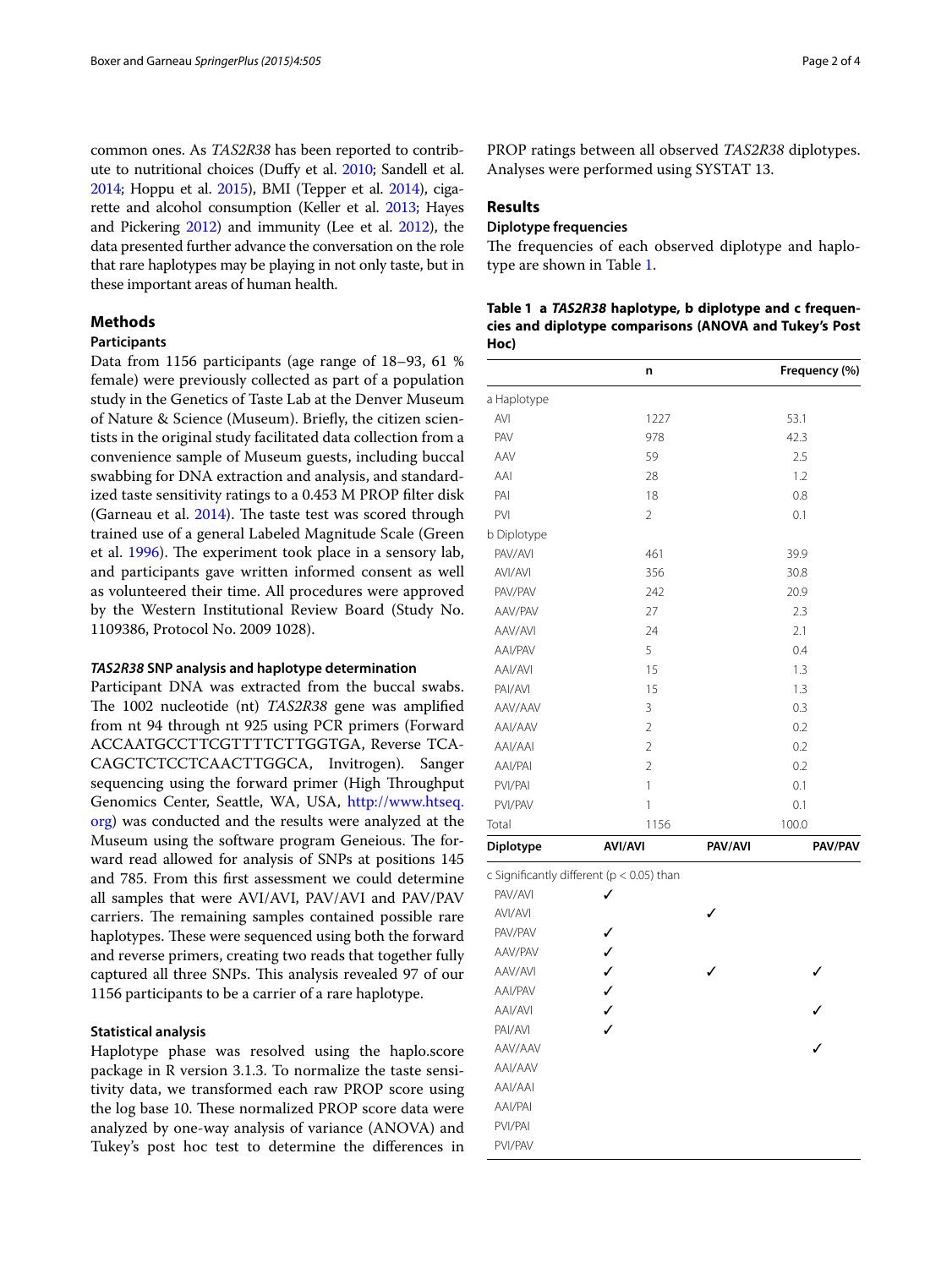## **PROP sensitivity**

The range of PROP scores  $(log_{10})$  of all subjects are shown in Fig. [1a](#page-2-0). We hypothesized that rare haplotypes of the gene *TAS2R38* would fall within this wide range of sensitivity to the tastant PROP. Using ANOVA and Tukey's post hoc test, we conducted genotype/phenotype relational analysis from participants with usable PROP data (n = 1051) to assess the role of three rare *TAS2R38* haplotypes, AAI (Fig. [1](#page-2-0)b) and AAV (Fig. [1c](#page-2-0)), and PAI (Fig. [1](#page-2-0)d) in bitter taste sensitivity. We included some additional sensitivity comparisons in Table [1c](#page-1-0).

Here we show that AAI, AAV, and PAI confer taste sensitivity to PROP, supporting our hypothesis and confirming an earlier reported trend (Mennela et al. 2010). The following logic supports these conclusions. First, we found AAI/AVI has significantly greater sensitivity to PROP than the nontaster AVI/AVI ( $p = 0.02$ ). It is clear that the AAI haplotype must confer this taste sensitivity in the AAI/AVI diplotype, since AVI does not. Second, AAI/AVI is significantly different from PAV/PAV  $(p = 0.03)$ , but not AVI/PAV, suggesting that AAI has an intermediate taste sensitivity similar to that of AVI/PAV. Unsurprisingly due to the small sample size  $(n = 1)$ , we could not infer any conclusions from AAI/AAI.

For the rare haplotype AAV, we found AAV/AVI to have a significantly greater sensitivity than AVI/AVI  $(p = 0.01)$ , but lower sensitivity than AVI/PAV  $(p = 0.0)$ and PAV/PAV ( $p = 0.0$ ), suggesting AAV confers an

<span id="page-2-0"></span>